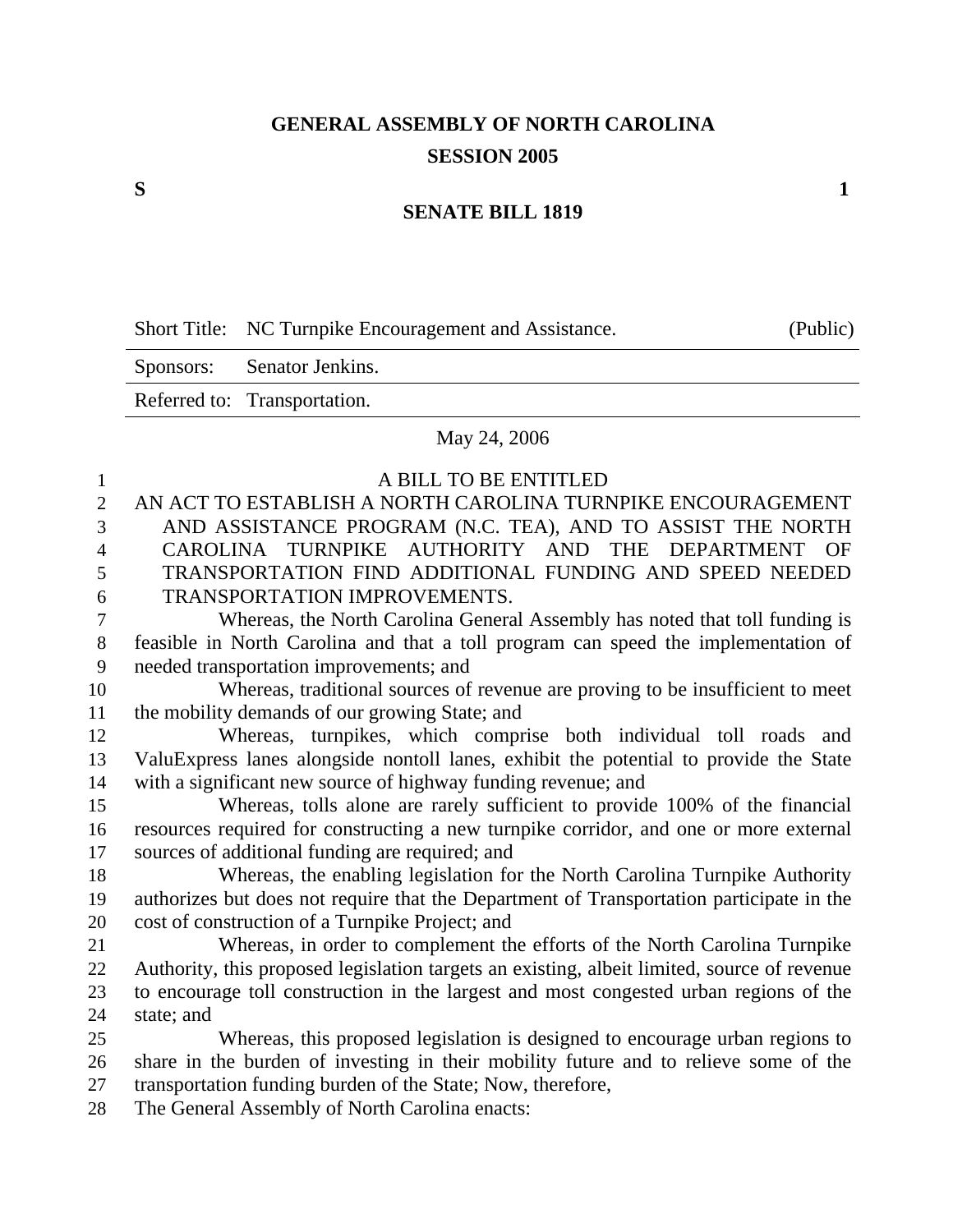## General Assembly of North Carolina **Session 2005**

| $\mathbf{1}$     |              | <b>SECTION 1.</b> G.S. 136-176(a) is amended by adding a new subdivision to   |
|------------------|--------------|-------------------------------------------------------------------------------|
| $\mathbf{2}$     | read:        |                                                                               |
| 3                | "(6)         | Revenue from the General Fund that may be provided to the Highway             |
| $\overline{4}$   |              | Trust Fund from time to time."                                                |
| 5                |              | <b>SECTION 2.</b> G.S. 136-176(b) $(2)$ reads as rewritten:                   |
| 6                | " <u>(2)</u> | Twenty-five and five hundredths percent (25.05%) to plan, design, and         |
| $\boldsymbol{7}$ |              | construct the urban loops described in G.S. 136-180, and to pay debt          |
| $8\,$            |              | service on highway bonds and notes that are issued under the State            |
| 9                |              | Highway Bond Act of 1996 and whose proceeds are applied to these              |
| 10               |              | urban loops, and to fund the North Carolina Turnpike Encouragement            |
| 11               |              | and Assistance Program (N.C. TEA) as described in subjection (e) of           |
| 12               |              | this section."                                                                |
| 13               |              | <b>SECTION 3.</b> G.S. 136-176 is amended by adding a new subsection to read: |
| 14               | " $(e)$      | A North Carolina Turnpike Encouragement and Assistance Program (N.C.          |
| 15               |              | TEA) is hereby established within the State Highway Trust Fund.               |
| 16               | (1)          | A minimum of twelve and one-half percent (12.5%) of annual                    |
| 17               |              | Highway Trust Fund loop funding or twelve million five hundred                |
| 18               |              | thousand dollars (\$12,500,000) of annual Highway Trust Fund loop             |
| 19               |              | funding, whichever is greater, shall be reserved for the N.C. TEA             |
| 20               |              | Program to provide gap funding and/or gap financing for eligible              |
| 21               |              | Turnpike Projects as defined in G.S. 136-89.181.                              |
| 22               | (2)          | <u>Turnpike Projects that are eligible for loop funding pursuant to</u>       |
| 23               |              | G.S. 136-180 will continue to remain eligible for additional loop             |
| 24               |              | funding from those portions of the annual State Highway Trust Fund            |
| 25               |              | loop allocation that are not reserved for Turnpike Projects under the         |
| 26               |              | N.C. TEA Program.                                                             |
| $27\,$           | (3)          | Turnpike Projects that are not currently listed as loop-eligible              |
| 28               |              | roadways pursuant to G.S. 136-180 are also eligible for gap funding           |
| 29               |              | and/or gap financing from the N.C. TEA Program. No more than fifty            |
| 30               |              | percent (50%) of the annual allocation for the N.C. TEA Program shall         |
| 31               |              | be available for nonloop eligible roadways.                                   |
| 32               | (4)          | In order to ensure financial feasibility of potential Turnpike Projects       |
| 33               |              | and in order to maximize the number of Turnpike Projects that can be          |
| 34               |              | assisted across the State, total funding from the N.C. TEA Program            |
| 35               |              | may be used to cover no more than twenty percent $(20%)$ of any               |
| 36               |              | loop-eligible Turnpike Project cost, or no more than thirty percent           |
| 37               |              | (30%) of any nonloop-eligible Turnpike Project cost.                          |
| 38               | (5)          | To hold all loop cities harmless and to assist in the development of the      |
| 39               |              | N.C. TEA Program, twenty-five million dollars (\$25,000,000) in               |
| 40               |              | General Fund revenues shall be provided to the Highway Trust Fund             |
| 41               |              | Loop Fund in fiscal year 2006-2007.                                           |
| 42               | (6)          | Within 18 months after this act becomes law, the Department of                |
| 43               |              | Transportation and the Turnpike Authority shall jointly provide a full        |
| 44               |              | report to the Joint Transportation Legislative Oversight Committee as         |